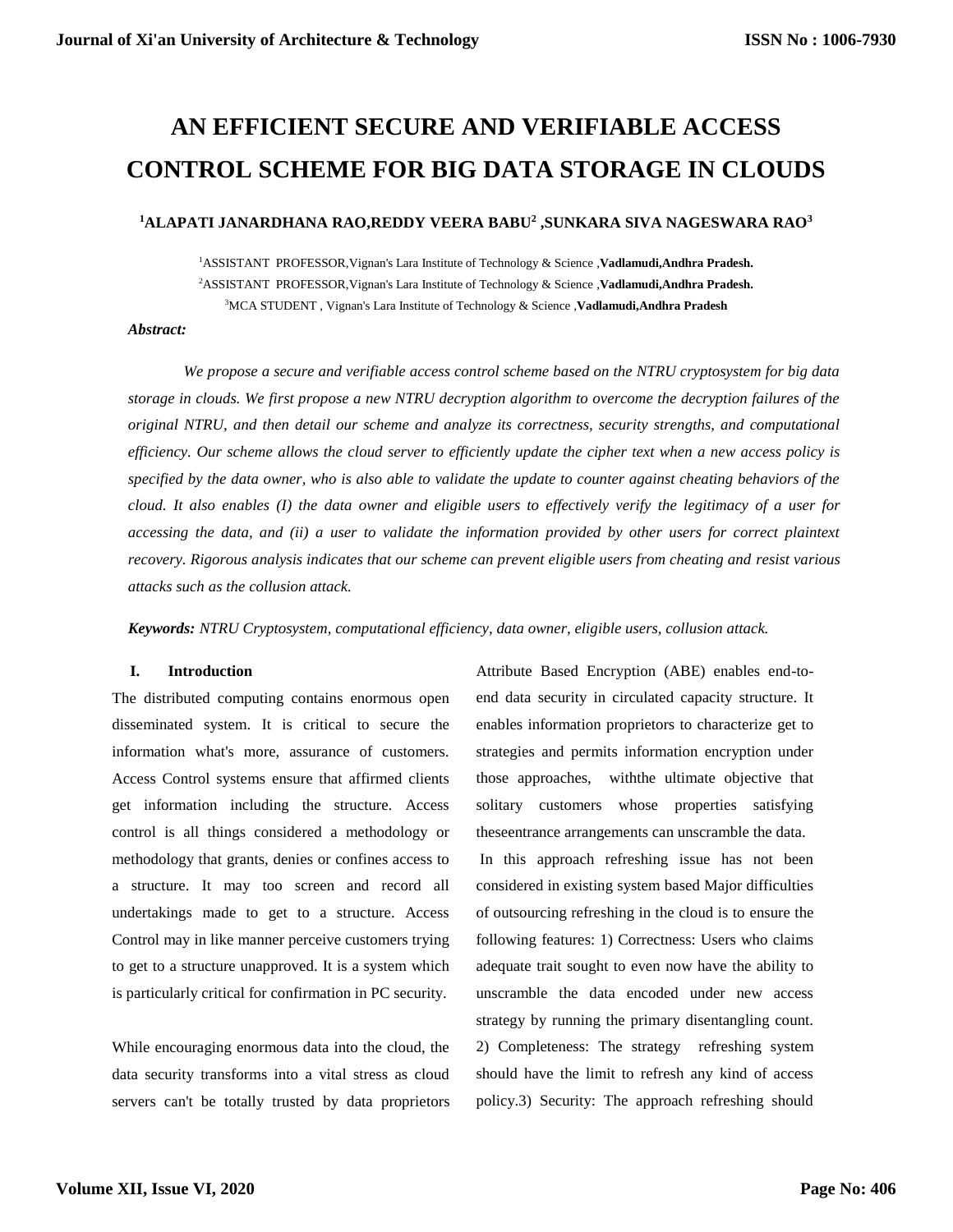not break the security of the entrance control structure or present any new security issues. Rather than recovering and re-encoding the information, data owners just send strategy refreshing question to cloud server, and let cloud server refresh the approaches of scrambled information specifically. The sort of frame based secure communications, also its surveillance depends nether briefest route issue SVP in a grid. The real points of interest of measures registering assault resistance and lighting quick calculation ability.

A superior approach is to ensure the data utilizing encryption that alone permits unscrambling by approved elements. Attribute Based Encryption (ABE) is a standout amongst the most capable procedures forget the opportunity to control in dispersed capacity systems. It is hard to refresh the arrangements when these ABE based plans are connected in light of the fact that the information proprietors don't load information in the neighborhood frame work source the information into the cloud database. It is additionally hard to confirm the authenticity of the gathering information as the mists loading information are true reliable. In addition, activities of encrypt and unscrambling in ABE have a high computing bring about an extensive energy consumption. Mystery sharing is another effective method to secure the huge information in distributed capacity. The repeal joined work to our use conspire to check strategy be oppose likely assaults, for example, plot and cheating .the RSA cryptosystem, which is utilized for confirmation. In these plans, as different clients commonly confirm each other utilizing numerous RSA tasks, a high computational overhead happens. Likewise, the exemplary topsy-turvy crypto arrangements would be broken by quantum processing; that is, these customary confirmation techniques can't fulfill the

check prerequisites concerning quantum computing. For this reason, the NTRU cryptosystem to counter the quantum figuring assaults in design was proposed. Assignment prevalent approach for arrangement refresh. In a client produces another particular key utilizing its past secret key, and after that deputy the new owned key to a nearby specialist get to approach refresh. In a strategy called ciphertext designation was designed for the outsider to 're-scramble' the ciphertext to a more prohibitive approach utilizing just open data.

## **II. Literature Survey**

Jiawei Yuan, Shucheng Yu[1] displayed the quick advancement of distributed storage administrations makes it simpler than any time in recent memory for cloud clients to share information with each other. To guarantee clients' certainty of the trustworthiness of their common information on cloud, various strategies have been proposed for information uprightness reviewing with centers around different useful highlights, e.g., the help of dynamic information, open honesty examining, low correspondence/ computational review cost, low stockpiling overhead. In any case, the majority of these procedures consider that exclusive the first information proprietor can adjust the common information, which restricts these strategies to customer read-just applications. As of late, a couple of endeavors began considering more reasonable situations by enabling various cloud clients to change information with trustworthiness confirmation

Yujue Wang, QianhongWu[2] exhibited Cloud stockpiling framework which gives facilitative record stockpiling and sharing administrations for appropriated customers. To address respectability, controllable outsourcing and root examining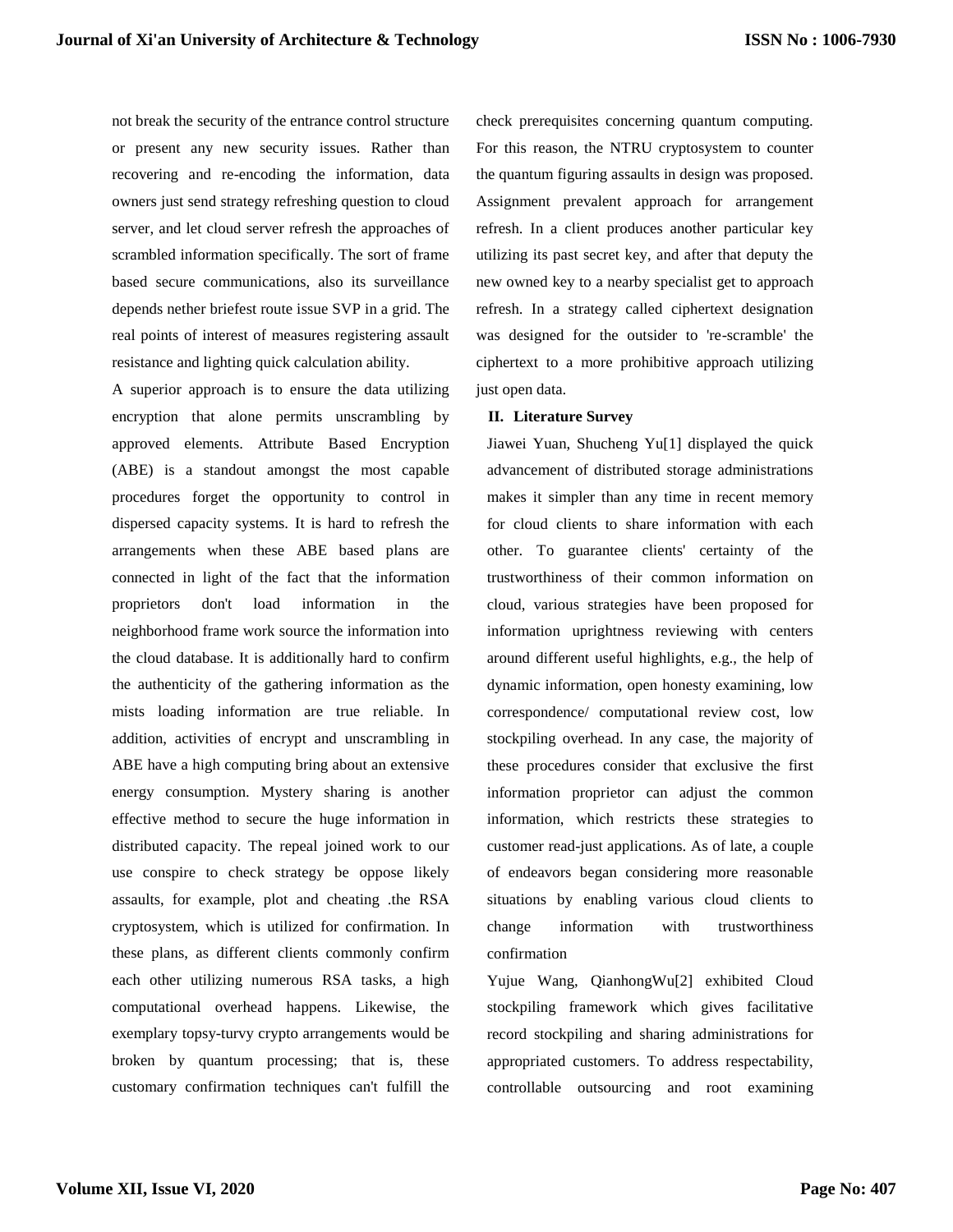worries on outsourced records, Introduced a character based information outsourcing (IBDO) conspire furnished with alluring highlights profitable over existing recommendations in securing outsourced information. To begin with, IBDO conspire enables a client to approve committed intermediaries to transfer information to the distributed storage server for particular purpose, e.g., an organization may approve a few representatives to transfer documents to the organization's cloud account controlledly. The intermediaries are distinguished and approved with their conspicuous characters, which dispenses with confounded administration in normal secure appropriated processing frameworks. Second, IBDO conspire encourages extensive examining, i.e., plan not just allows general trustworthiness inspecting as in existing plans for securing outsourced information, yet additionally permits to review the data on information beginning, sort and consistence of outsourced documents. Security investigation and test assessment show that IBDO conspire furnishes solid security with attractive proficiency. Yinxing Xue, Guozhu Meng,[3] introduced to demonstrates that (AMTs) may have high location rate, the report depends on existing malware and in this way it doesn't suggest that AMTs can successfully manage future malware. It is attractive to have an elective method for evaluating AMTs. It utilize malware tests from android malware gathering GENOME to outline a malware meta-demonstrate for modularizing the regular assault practices and avoidance methods in reusable highlights. At that point join distinctive highlights with a developmental calculation, in which way we advance malware for variations. Past outcomes have demonstrated that the current AMTs just display

recognition rate of 20%– 30% for 10 000 advanced malware variations. In this paper, in view of the modularized assault highlights, we apply the dynamic code age and stacking procedures to deliver malware, so we can review the AMTs at runtime.

Jia Yu, KuiRen[4] displayed : Key-introduction protection has depends been an main issue for all around mechanized ensure in different security applications. Beginning to manage the key opening in to configurations of scattered storing assessing have been suggested and considered. To location the test, output strategies all lack the client to animate his mystery enters in consistently and age, which may get new section density to the customer, especially those with constrained estimation assets, for example, cell phones. It focus around to make the key updates as clear as useful for the consumer and nominate addition chart called circulated capacity assessing with evident expand of key updates. In this case, key updates can be protected deploy to some embraced collecting, and thus the key-restore bother on the will be kept in significant.

#### **III. RELATEDWORK**

There are a lot of related works regarding the proposed application. Some of them are listed below. Remote Body Area Networks (BANs) are required to assume a significant part in quiet wellbeing checking soon. Setting up secure interchanges between BAN sensors and outer clients is critical to addressing the pervasive security and protection concerns. In this paper, we propose the crude capacities to execute a mystery sharing based Ciphertext-Policy Attribute-Based Encryption (CP\_ABE) plot, which scrambles the information in light of an entrance structure determined by the information source. We additionally outline two conventions to safely recover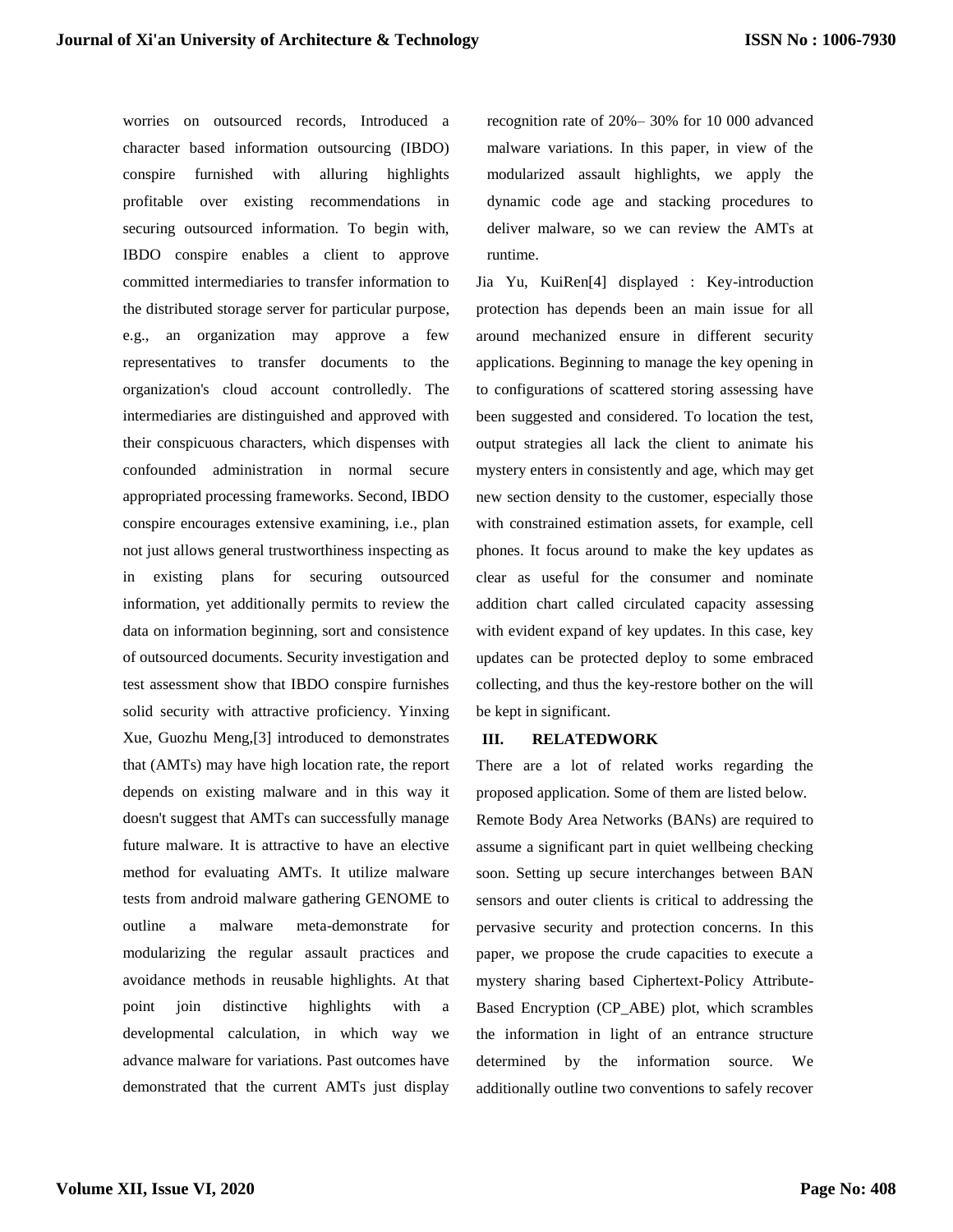the touchy patient information from a BAN and train the sensors in a BAN. Our investigation demonstrates that the proposed plot is attainable, can give message legitimacy, and can counter conceivable significant assaults, for example, intrigue assaults and batterydepleting assaults.

Remote Body Area Networks (WBANs) are required to assume a noteworthy part in the field of patientwellbeing observing sooner rather than later, which increases huge consideration among scientists as of late. One of the difficulties is to set up a protected correspondence engineering amongst sensors and clients, while tending to the pervasive security and security concerns. In this paper, we propose a correspondence engineering for BANs, and outline a plan to secure the information interchanges between embedded/wearable sensors and the information sink/information buyers (specialists or attendant) by utilizing Ciphertext-Policy Attribute Based Encryption (CP ABE) [1] and mark to store the information in ciphertext arrange at the information sink, subsequently guaranteeing information security. Our plan accomplishes a part based access control by utilizing an entrance control tree characterized by the characteristics of the information. We additionally outline two conventions to safely recover the delicate information from a BAN and educate the sensors in a BAN. We investigate the proposed plan, and contend that it gives message validness and plot protection, and is effective and plausible. We likewise assess its execution as far as vitality utilization and correspondence/calculation overhead.

As more delicate information is shared and put away by outsider locales on the Internet, there will be a need to scramble information put away at these destinations. One disadvantage of scrambling information is that it can be specifically shared just at a coarse-grained level (i.e., giving another gathering your private key). We build up another cryptosystem for fine-grained sharing of scrambled information that we call Key-Policy Attribute-Based Encryption (KPABE). In our cryptosystem, ciphertexts are marked with sets of traits and private keys are related with get to structures that control which ciphertexts a client can decode. We show the materialness of our development to sharing of review log data and communicate encryption. Our development underpins appointment of private keys which subsumes Hierarchical Identity-Based Encryption (HIBE).

Body Area Networks (BANs) are required to assume a noteworthy part in the field of patient-wellbeing observing sooner rather than later. While it is essential to help secure BAN access to address the conspicuous wellbeing and protection concerns, it is similarly imperative to keep up the flexibility of such safety efforts. For instance, flexibility is required to guarantee that medical aid work force approach basic data put away in a BAN in developing circumstances. The intrinsic tradeoff amongst security and flexibility requires the plan of novel security instruments for BANs. In this paper, we build up the Fuzzy Attribute-Based Signcryption (FABSC), a novel security system that makes a legitimate tradeoff amongst security and versatility. FABSC use fluffy Attributebased encryption to empower information encryption, get to control, and advanced mark for a patient's therapeutic data in a BAN. It joins computerized marks and encryption, and gives privacy, realness, enforceability, and intrigue protection. We hypothetically demonstrate that FABSC is proficient and possible. We additionally break down its security level in functional BANs.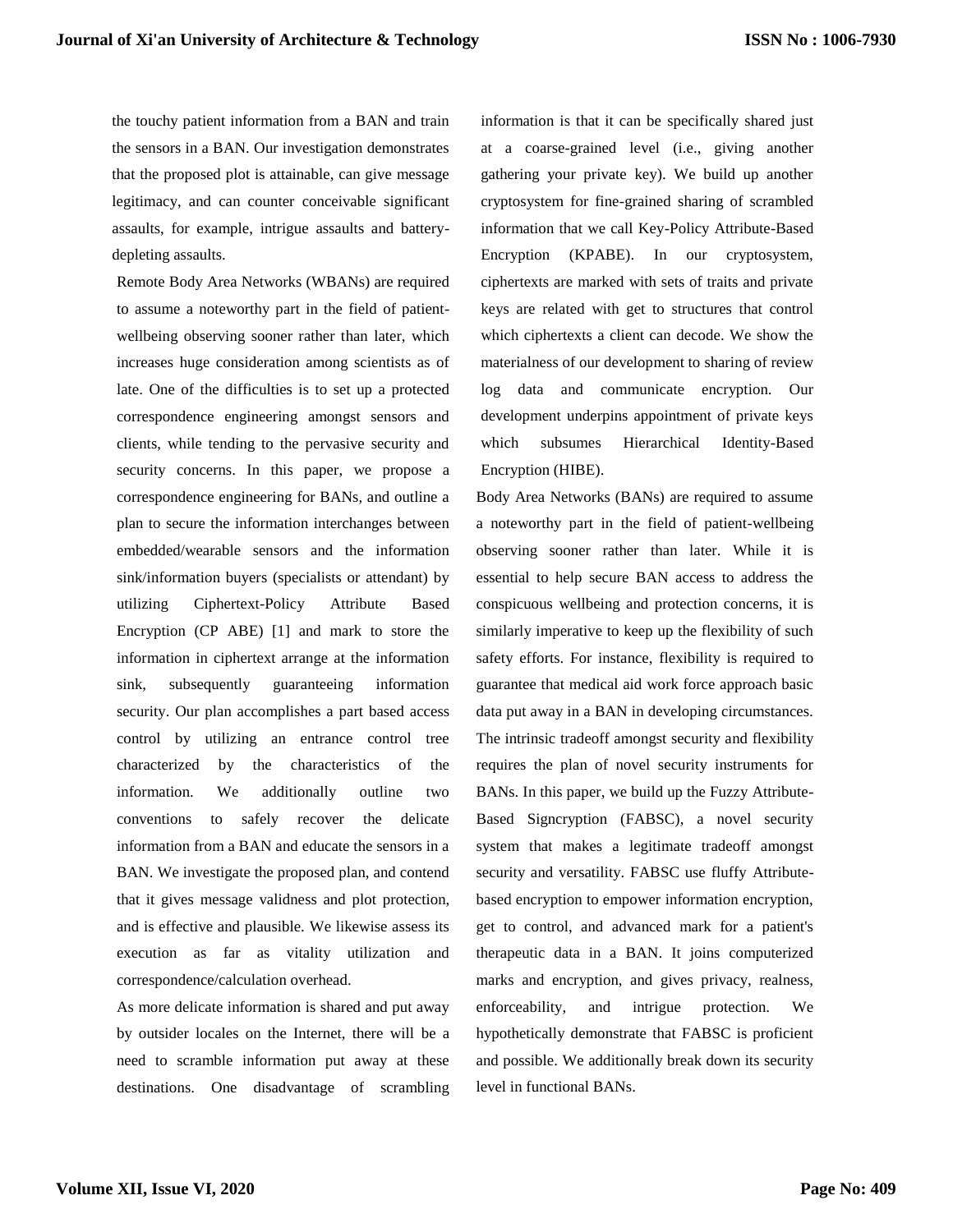So as to keep the mystery proficiently and securely, in 1979, Shamir and Blakley first built up the ideas of the mystery sharing (SS) conspire. The previous depends on the Lagrange adding polynomial, while the last depends on the direct projective geometry. In these mystery sharing there are a few issues as takes after: (1) In each mystery sharing procedure just a single mystery can be shared; (2) These mystery sharing are the one-time-utilize conspire, as it were before the mystery has been reproduced, merchant must redistribute a new shadow over a protected channel to each member; (3) In them two it is gathered that the merchant and members are straightforward however in truth it is unimaginable in the genuine word and an exploitative merchant may circulate a phony shadow to a specific member or a vindictive member may give a phony offer to different members.

Cryptographic methodology to share a mystery K among an arrangement of members P with the end goal that lone qualified subsets of P can recuperate the mystery are known as mystery sharing plans Such plans were autonomously presented by Shamir and Blakley and their unique inspiration was to shield cryptographic keys from misfortune. As of late, mystery sharing plans have discovered applications in various territories, for example, get to control frameworks, e-voting plans and computerized money conventions, to give some examples. An essential case in such manner is the  $(t,n)$ -edge mystery sharing plan in which jPj ¼ n and qualified subsets comprise of all arrangements of members with cardinality at any rate t. There is a commonly put stock in party (called the merchant) who circulates the offers among n members such that any t of them can recoup the first mystery, yet any gathering knowing just t 1 or less offers cannot. In the event that knowing t 1 (or less) shares gives no data about the mystery, the plan is called consummate. Shamir's plan, which depends on polynomial interjection, and Blakley's plan, in view of the crossing point of relative hyperplanes, are cases of (t,n)- edge plans. In any case, one can recognize the accompanying disadvantages in these plans: Secret sharing assumes a critical part in shielding mystery data from getting to be lost, pulverized, or falling into the wrong hands [3– 18]. It has been an intriguing branch of current cryptography [20– 22,24– 26]. In unquestionable multi-mystery sharing, there are various privileged insights to be shared amid a mystery sharing procedure, and any deceiving by a merchant or by members can be identified [8– 10,15,22,26]. In 2005, Shao and Cao (SC) proposed an effective undeniable multi-mystery sharing in light of Yang et al's. (YCH) and Feldman's plans [25,10]. In the SC plot, the merchant, conveys every mystery shadow si to every member Mi over a protected channel. In 2006, Zhao et al. (ZZZ) [26] proposed a commonsense evident multi-mystery sharing in light of YCH and Hwang– Chang (HC) plans [25,15]. The check period of the ZZZ conspires is the same as that of the HC plot. The RSA cryptosystem and a Diffie– Helman key understanding technique [23] are utilized in the HC and ZZZ plans. Consequently, a protected channel is superfluous. This property is of specific incentive to the framework which is probably not going to exist in the security channel. Furthermore, every member picks his mystery shadow without anyone else. This likewise cuts the merchant's measure of processing.

Mystery sharing is a productive strategy for transmitting the picture safely. This paper proposes an effective mystery sharing plan for mystery picture. The convention enables every member to impart a mystery dim picture to whatever remains of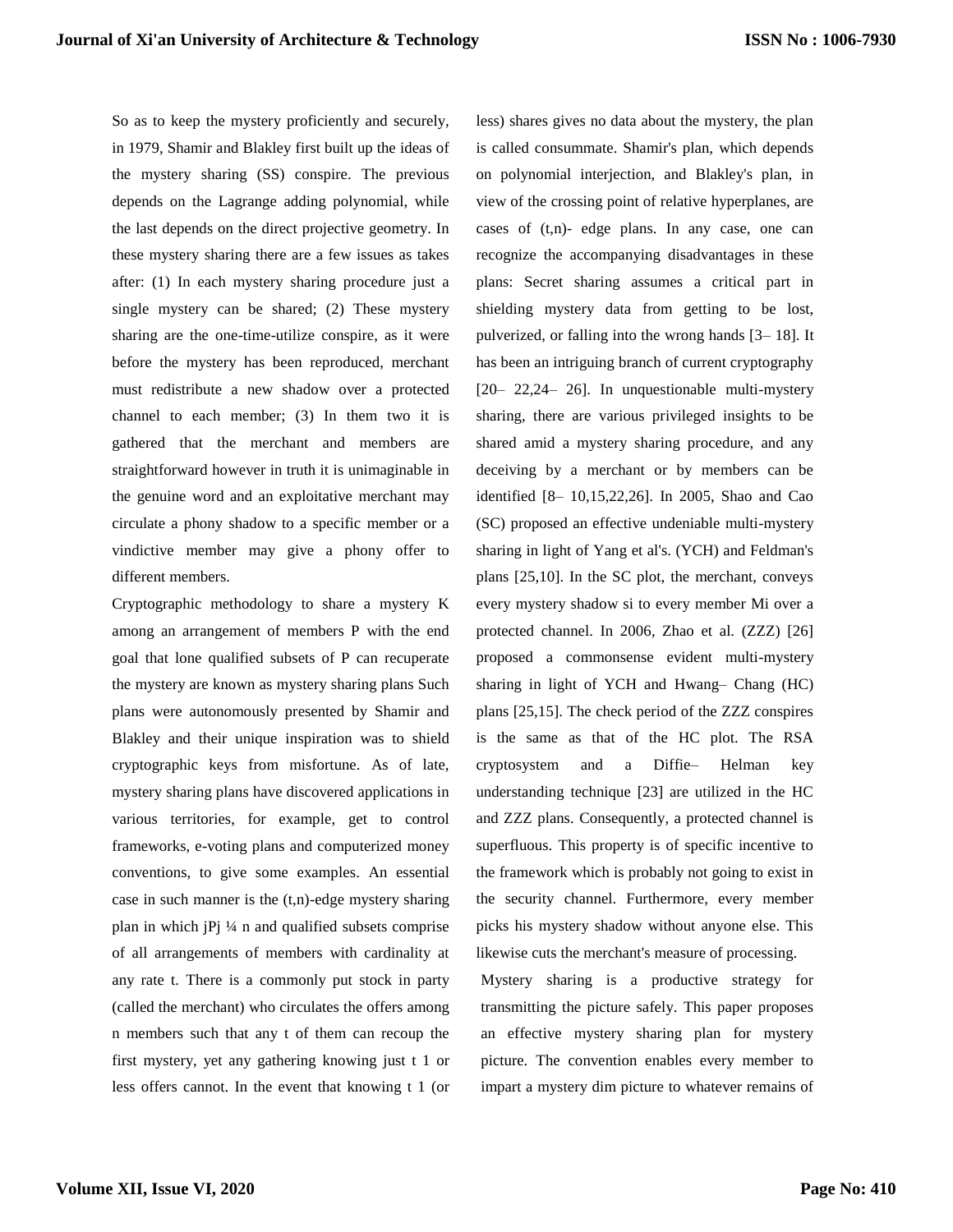members. In our plan, a mystery advanced picture is separated into n pieces, which are additionally appropriated into n members. The mystery computerized picture can be reproduced if and just if r or more lawful members participate together. These plans have no pixel extension. It is general in nature and can be connected on any picture estimate. The proposed conspire depends on the riotous guide and the Chinese Remainder hypothesis. The security of the plan is dissected and the convention is ended up being secure and has the capacity to oppose measurement and comprehensive assaults.

# **IV. EXISTING SYSTEM**

Dynamic Data Encryption Strategy (D2ES) Model:

(i) Phase I: Sorting by Weights: This is a readiness period of the model. All information bundle types are arranged at this stage. The arranging tasks consider both execution time and security insurances; consequently two factors are included, which are PWVs and the relating encryption execution time. The arranging task utilizes a dropping request. The arranging results shape a table that is named S Table (ii) Phase II: Data Alternatives: This stage is the critical advance of choosing information bundles for encryption tasks. S Table will be utilized for giving the reference of insurance productivity.

(iii) Phase III: Output: This stage fundamentally yield the consequences of the Phase II. An encryption plan will be produced at this stage.



## Fig. 1. Dynamic Data Encryption Strategy (D2ES)

#### Model

## **V. PROPOSED SYSTEM**

We first propose an improved NTRU cryptosystem to overcome the decryption failures of the original NTRU. Then we design a secure and verifiable scheme based on the improved NTRU and secret sharing for big data storage. The cloud server can directly update the stored cipher text without decryption based on the new access policy specified by the data owner, who is able to validate the update at the cloud. The proposed scheme can verify the shared secret information to prevent users from cheating and can counter various attacks such as the collusion attack. It is also deemed to be secure with respect to quantum computing attacks due to NTRU.

## **NTRU cryptosystem**

In other words, the decryption process of NTRU cannot always output a correct decrypted message. To overcome this problem, we propose an improved NTRU cryptosystem in this section. To proceed, we first analyze the reasons of the decryption failures in the original NTRU. As analyzed in [48], the NTRU decryption could correctly recover the plaintext. In order to overcome the Wrap failure, we propose the following improved NTRU decryption algorithm [5], [6].

## *A. Algorithm 1 The Improved NTRU Decryption*

The improved NTRU cryptosystem consists of the original encryption and the proposed improved decryption algorithm. Thus, proving this theorem is equivalent to showing that our improved decryption cannot reduce the security strength of the original NTRU. This can be analyzed from the following two aspects. First, similar to the original NTRU, our improved NTRU is also based on the shortest vector problem (SVP) in a lattice. Second, the improved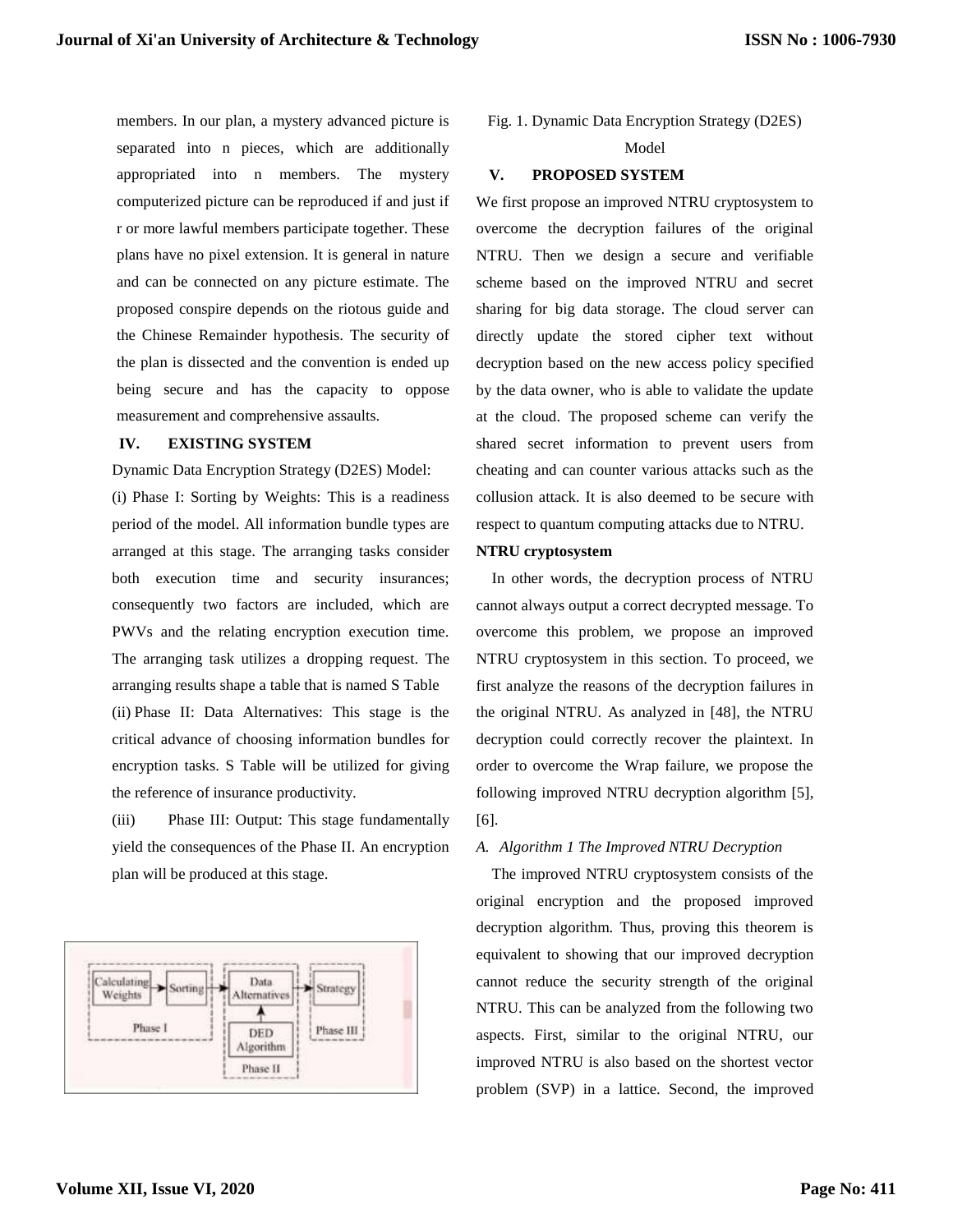decryption gets rid of the Gap failure and the Wrap failure to correctly recover the original message m without revealing any sensitive information as the decryptor computes the adjusting vectors and keeps them to itself, which implies that the improved decryption procedure is as secure as the original NTRU decryption. Therefore, we claim that the improved NTRU cryptosystem does not reduce the security strength of the original NTRU.

```
1: Input: cipher text e, secret key \{f, f_p\}.
      Output: plaintext m;
      The decryptor computes a = e * f;
 \in \Gamma = \max\{|\max_{0 \leq i \leq N-1}\{a_i\}|, |\min_{0 \leq i \leq N-1}\{a_i\}|\}.s. \tau = \frac{1}{q/2}]:<br>
6. If \tau = 0m = a * f_p \pmod{p}.
 \& Else
         For 0\leq i\leq N-1.ä
              \begin{array}{l} \mbox{Compute } \gamma = \lfloor \frac{\lvert \alpha_i \rvert}{q/2} \rfloor; \\ \mbox{If } \gamma = 0 \end{array}I0-
ii-
                   a'_i = a_i and e_i^{(1)} = e_i^{(2)} = \cdots = e_i^{(r)} = 0;
22 -Else If a_i\geq 013se a'_i = a_i - \frac{q-1}{2} \gamma;<br>
c_i^{(1)} = c_i^{(2)} = \cdots = c_i^{(\gamma)} = \frac{q-1}{2};
14.15c_i = c_i<br>c_i = a_i16cc_i^{(\tau+2)} = \cdots = c_i^{(\tau)} = 0;17.18Else
                  a_i'=a_i+\frac{q-1}{2}\gamma;19<sub>1</sub>c_1^{(1)} = c_1^{(2)} = \cdots = c_1^{(2)} = -\frac{q-1}{2}c_i^{(1)} = c_i^{(2)} = \cdots = c_i^{(2)} =<br>
c_i^{(2+1)} = a_i';<br>
c_i^{(2+2)} = \cdots = c_i^{(2)} = 0;<br>
All<br>
All
20 -21-22 -23EndIf
24 -EndFor
          m' = a' * f_p + c^{(1)} * f_p + \cdots + c^{(\tau)} * f_p \pmod{p};
2526 EndH
27: Output plaintext m'.
```
Implementation is the stage in the project where the theoretical design is turned into a working system. The most critical stage is achieving a successful system and in giving confidence on the new system for the users, what it will work efficient and effectively. It involves careful planning, investing of the current system, and its constraints on implementation, design of methods to achieve the changeover methods.

The implementation process begins with preparing a plan for the implementation of the system. According to this plan, the activities are to be carried out in these plans; discussion has been made regarding the equipment, resources and how to test activities.

The coding step translates a detail design representation into a programming language realization. Programming languages are vehicles for communication between human and computers programming language characteristics and coding style can profoundly affect software quality and maintainability.

# **Conclusion**

The proposed work forms a new data integrity verification protocol for cloud storage providing integrity protection of user's important data. It is proved to be secure against unauthorized users since it does not involve any trusted third party in data integrity checking operation. It has very good efficiency in the aspects of communication, computation and storage costs. To exploit the strengths of this technology and to overcome the drawbacks in order to ensure data integrity and consequently a big data security on the cloud. Enabling the different integrity proofs to keep the data in secure manner. So that sensitive data is encrypted and stored in cloud service provider. Insensitive data stored directly without any encryption.

#### **REFERENCES**

[1] M. A. Beyer and D. Laney, "The importance of big data: a definition,"Stamford, CT: Gartner, 2012.

[2] V. Marx, "Biology: The big challenges of big data," Nature, vol. 498, no.7453, pp. 255–260, 2013.

[3] G. P. Consortium et al., "A map of human genome variation from population-scale sequencing," Nature, vol. 467, no. 7319, pp. 1061–1073, 2010.

[4] A. Sahai and B. Waters, "Fuzzy identity-based encryption," Advances in Cryptology–EUROCRYPT 2005, pp. 457–473, 2005.

[5] C. Hu, F. Zhang, X. Cheng, X. Liao, and D. Chen, "Securing communications between external users